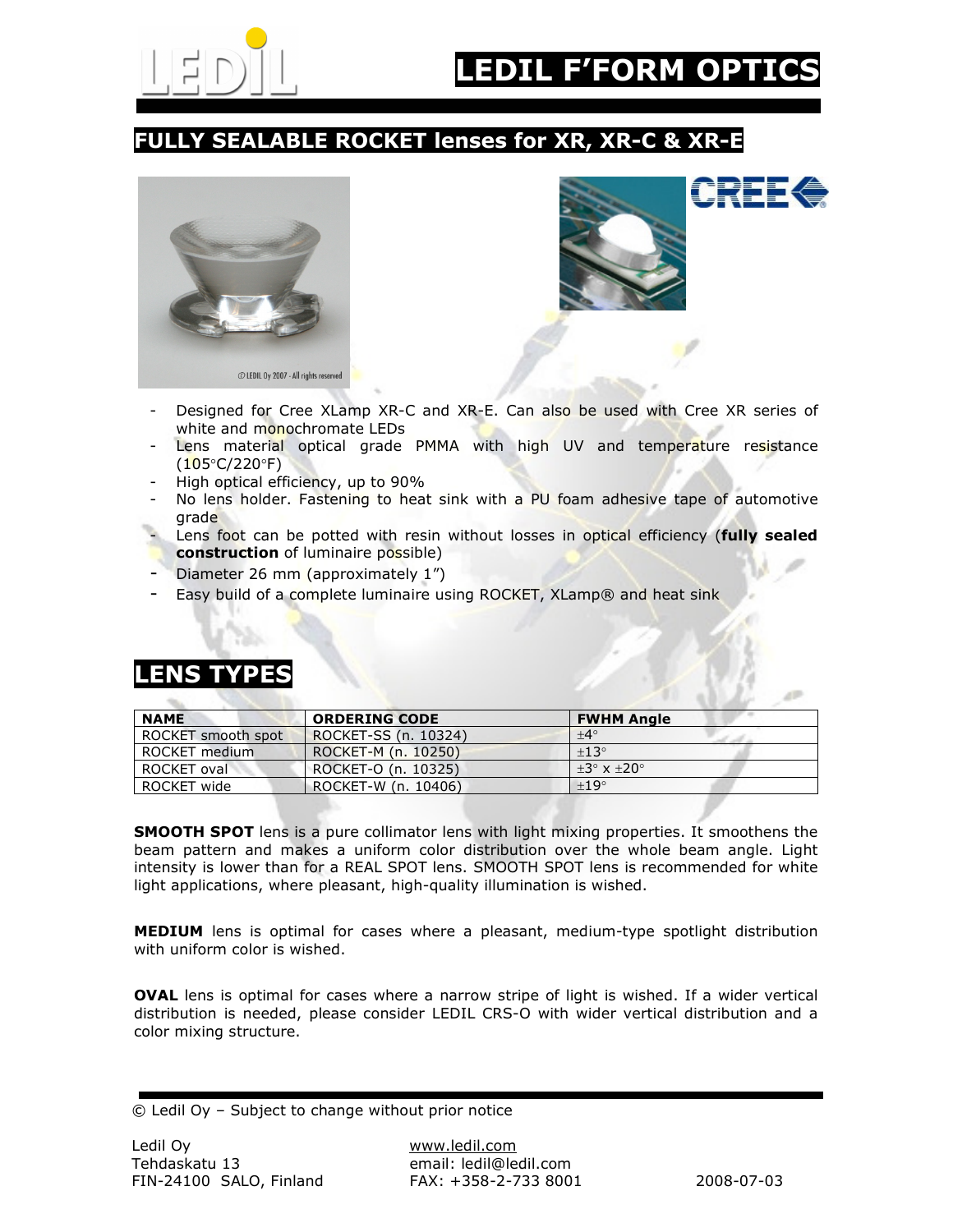

## LEDIL F'FORM OPTICS

### MEASUREMENTS

ROCKET-SS

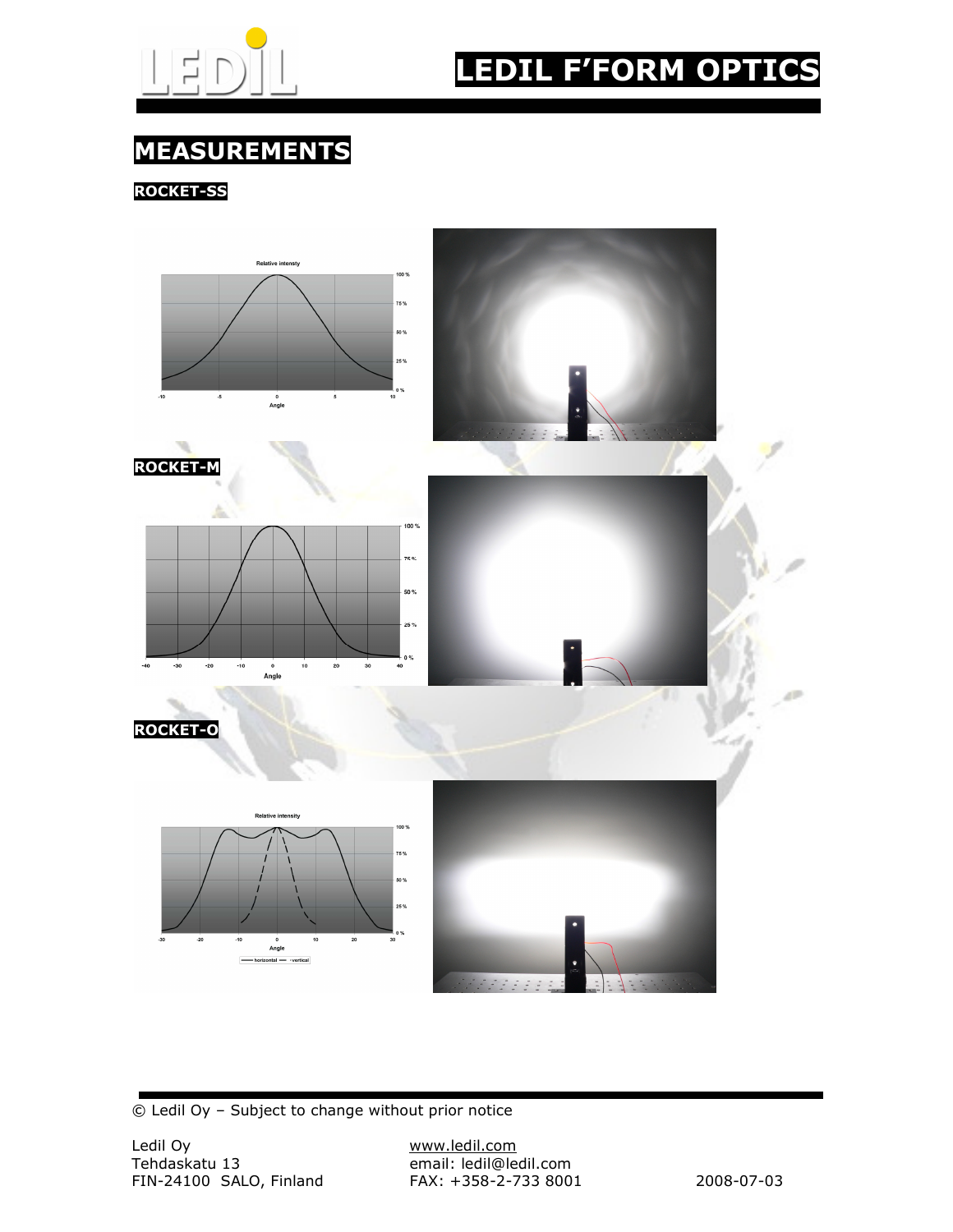

# LEDIL F'FORM OPTICS

ROCKET-W